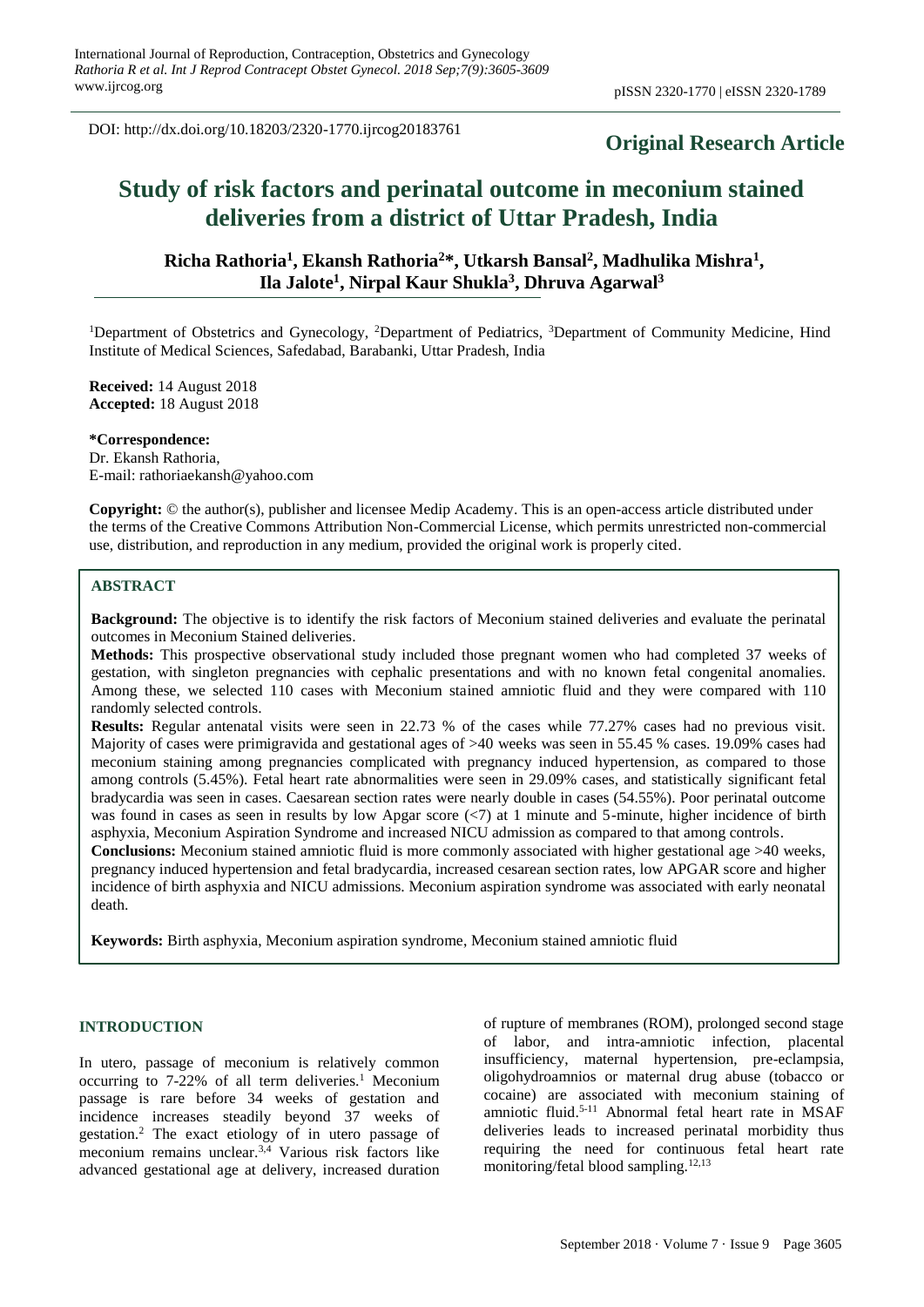Presence of meconium below the vocal cords is known as Meconium aspiration and it is seen in 20-30 % of all infants with meconium-stained amniotic fluid (MSAF).<sup>14</sup> As compared to neonates born through clear amniotic fluid, neonates with MSAF are 100 times more likely to develop respiratory distress.<sup>15</sup> Respiratory distress in a neonate born through MSAF with radiographic changes of aspiration pneumonitis may be defined as Meconium aspiration syndrome.<sup>16</sup> About 5% of the babies born through meconium stained amniotic fluid develop meconium aspiration syndrome and the mortality rate of these babies vary from  $4-7\%$ .<sup>17</sup>

In deliveries complicated with MSAF, there is an increased risk of caesarean section, chorioamnionitis and puerperal sepsis along with higher morbidity and mortality in mother while the unfavorable outcomes in neonate include increased risks of birth asphyxia and fetal distress, low Apgar scores, increased incidence of neonatal intensive care unit (NICU) admission, meconium aspiration syndrome and early neonatal death. $18,19$ 

Meconium stained amniotic fluid is really alarming for both obstetrician and pediatrician and thus taking the risks into consideration, this study was done to identify the associated risk factors of meconium stained deliveries and compare the perinatal outcome in deliveries complicated by meconium staining versus clear liquor.

# **METHODS**

This prospective observational study was carried out in the Department of Obstetrics and Gynaecology and Department of Pediatrics, Hind Institute of Medical Science, Safedabad, Barabanki, Uttar Pradesh, India, over a period of 12 months, from March 2017 to February 2018.

# *Inclusion criteria*

Included all pregnant women who had completed more than 37 weeks of gestation, with singleton pregnancies with cephalic presentations and with no known fetal congenital anomalies.

# *Exclusion criteria*

Included pregnancies which had completed less than 37 weeks of gestation; with presentations other than cephalic presentations and with known fetal congenital abnormalities.

After spontaneous or artificial rupture of membranes, patients with meconium stained amniotic fluid (MSAF) were taken as cases while patients with clear liquor were taken as control group. 110 cases with MSAF were thus selected and they were compared with 110 randomly selected controls. A detailed antenatal history along with clinical examination and investigations were done. The patients were watched for progress of labour and foetal heart rate monitoring was done by doing intermittent auscultations. Patients with maternal co-morbidities (severe anemia, PIH, pre-labour rupture of membranes etc.) were closely monitored. Fetal heart rate monitoring by cardiotocography was done for 20 minutes in MSAF cases and taking into consideration regarding all obstetric conditions, mode of delivery was then decided. Evaluation of perinatal outcome was based on apparently healthy baby, APGAR score  $\langle \langle 7 \rangle$  at 1 min and 5 min, meconium aspiration syndrome (MAS), birth asphyxia, neonatal sepsis, respiratory distress, seizures, HIE, neonatal intensive care unit (NICU) admissions, duration of NICU stay and early neonatal death (death within seven days of birth), etc. All the information was noted in systematic way in a pre-designed Performa regarding cases and controls.

Chi-square test was used for statistical analysis of results.

# **RESULTS**

In present study, 77.27 % were unbooked deliveries and only 22.73% were booked deliveries (at least 3 visits, with first visit in first trimester) among 110 cases with meconium stained amniotic fluid (MSAF). Among the cases, 60% women were of 20-30 years age-group and 51.82% pregnant females were primigravida, while 48.18% were multigravida (Table 1).

# **Table1: Prevalence of MSAF in relation to booking status, maternal age and parity.**

| <b>Maternal parameters</b> |                         | Cases $(\% )$ | Control $(\% )$ |
|----------------------------|-------------------------|---------------|-----------------|
| <b>Booked</b>              |                         | 25(22.73)     | 44 (40)         |
| Unbooked                   |                         | 85 (77.27)    | 66(60)          |
|                            | $<$ 20 years            | 15(13.64)     | 10(9.09)        |
| Maternal<br>age            | $20-30$ years           | 66 (60)       | 73 (66.36)      |
|                            | $>30$ years             | 29(26.36)     | 27(24.55)       |
| Parity                     | Primi                   | 57 (51.82)    | 46 (41.82)      |
|                            | $G2-G4$                 | 35 (31.82)    | 53 (48.18)      |
|                            | G5 and above 18 (16.36) |               | 11(10)          |

In present study, 55.45% cases had gestational age more than 40 weeks as compared to 14.55% controls that showed similar gestational ages which signify that increasing gestational age increases meconium staining of amniotic fluid (Table-2). Among the cases, severe anemia (hemoglobin <7 gram%) was seen in around 12.73% cases, pregnancy induced hypertension (PIH) was seen in 19.09% cases, pre-labour rupture of membranes was seen in 11.82% cases, fetal bradycardia in 22.73% cases and fetal tachycardia in 6.36% cases.

As compared to those among controls (5.45%), pregnancies complicated with PIH had higher rates of meconium staining (19.09%) among the cases and was found to be statistically significant (p-value $<0.05$ ). Fetal heart rate abnormalities was seen in 29.09% cases and statistically significant fetal bradycardia was seen among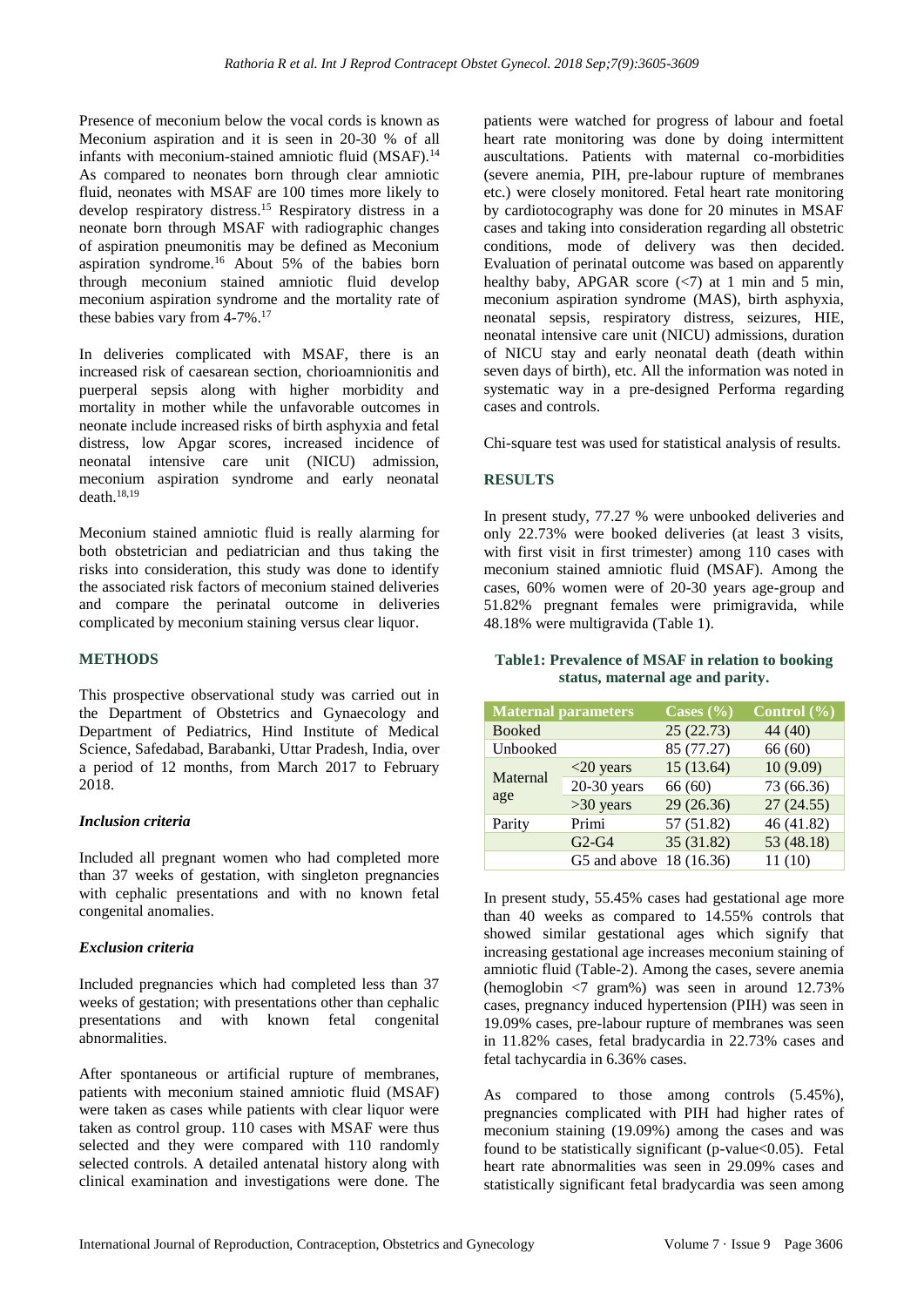cases as compared to that in controls  $(p-value<0.05)$ (Table-3).

# **Table 2: Prevalence of MSAF in relation to gestational age.**

| <b>Parameters</b> |                           | Cases $(\% )$ | Control $(\% )$ |
|-------------------|---------------------------|---------------|-----------------|
|                   | $37-38$ weeks             | 11(10)        | 20(18.18)       |
|                   | $>38-39$ weeks            | 16 (14.55)    | 39 (35.45)      |
| Gestational       | $>39-40$ weeks 22 (20)    |               | 35 (31.82)      |
| age               | $>40-41$ weeks 24 (21.82) |               | 9(8.19)         |
|                   | $>41-42$ weeks 30 (27.27) |               | 6(5.45)         |
|                   | >42 weeks                 | 7(6.36)       | 1(0.91)         |

#### **Table 3: Relation of ante partum and intrapartum risk factors with meconium stained amniotic fluid.**

| <b>Parameters</b>                                      | Cases*<br>$(\%)$  | Control*<br>(%) | p-value  |
|--------------------------------------------------------|-------------------|-----------------|----------|
| Anemia<br>(hemoglobin $\langle 7 \rangle$<br>$gram$ %) | 14(12.73) 6(5.45) |                 | 0.07     |
| Pregnancy induced<br>hypertension                      | 21(19.09) 6(5.45) |                 | 0.0038   |
| Prelabour rupture<br>of membrane                       | 13 (11.82)        | 11(10)          | 0.68     |
| Fetal bradycardia                                      | 25 (22.73)        | 4(3.64)         | 0.000096 |
| Fetal tachycardia                                      | 7(6.36)           | 4(3.64)         | 0.36     |

\* statistically significant (p<0.05)

Spontaneous vaginal delivery rate was 37.27% and 70.91% among cases and control group respectively. The rate of caesarean section in control and MSAF cases were found to be 25.45% and 54.55% respectively and found to be statistically significant when compared between these two groups (p-value $<0.05$ ). Instrumental deliveries were done in 8.18% of cases with MSAF as compared to 3.64% among controls (Table 4).

# **Table 4: Mode of delivery among cases and control group.**

| <b>Mode of</b><br>delivery      | Cases*<br>(%) | Control*<br>(%)               | p-value |
|---------------------------------|---------------|-------------------------------|---------|
| Spontaneous<br>vaginal delivery | 41(37.27)     | 78 (70.91) 0.00069            |         |
| Instrumental<br>delivery        | 9(8.18)       | 4(3.64)                       | 0.16    |
| Caesarean<br>section            |               | 60 (54.55) 28 (25.45) 0.00064 |         |

\* statistically significant (p<0.05)

74.55% babies were asymptomatic at birth among the cases as compared to 91.82% babies among controls. Babies with MSAF had low Apgar scores at birth and 25.45% cases needed neonatal intensive care unit admissions (p-value<0.05). Meconium aspiration syndrome was seen in 4 cases (3.64%) and all the 4 babies who were born to these cases had early neonatal deaths, though the difference was not statistically significant as compared to controls. Babies born to MSAF cases had statistically higher incidence of birth asphyxia and NICU admissions as compared to those who were born to control group (p-value $<0.05$ ) (Table 5).

**Table 5: Perinatal outcome among MSAF cases and control group.**

| <b>Parameter</b>                              | Cases*<br>$($ %) | Control*<br>$($ %) | $p-$<br>value |
|-----------------------------------------------|------------------|--------------------|---------------|
| Asymptomatic<br>at birth                      | 82 (74.55)       | 101 (91.82)        | 0.16          |
| Apgar score at 1<br>$min (\langle 7 \rangle)$ | 24 (21.82)       | 9(8.18)            | 0.009         |
| Apgar score at 5<br>min(<7)                   | 13(11.82)        | 8(7.27)            | 0.27          |
| Meconium aspiration<br>syndrome               | 4(3.64)          | 1(0.91)            | 0.17          |
| Birth asphyxia                                | 19 (17.27)       | 7(6.36)            | 0.018         |
| Neonatal sepsis                               | 5(4.55)          | 3(2.73)            | 0.47          |
| <b>NICU</b> admission                         | 28 (25.45)       | 11(10)             | 0.0064        |
| Early neonatal<br>death                       | 4 (3.64)         | 1(0.91)            | 0.17          |

 $*$  Statistically significant ( $p<0.05$ )

MSAF=meconium stained amniotic fluid

NICU=Neonatal intensive care unit

No significant difference was observed in terms of birth weight between cases and controls (Table-6).

# **Table 6: Birth weight of babies born to cases and control group.**

| Weight in gm    | Cases $(\% )$ | Control $(\% )$ |
|-----------------|---------------|-----------------|
| $=< 2499$ gm    | 15(13.64)     | 19 (17.28)      |
| 2500 to 2999 gm | 65(59.09)     | 62 (56.36)      |
| $>=3000$ gm     | 30(27.27)     | 29(26.36)       |

# **DISCUSSION**

The passage of meconium in utero may be a normal physiological event representing the normal gastrointestinal maturation and indicating fetal maturity or it may reflect acute or chronic fetal hypoxia or increased vagal activity from cord compression.<sup>19</sup> Meconium passage in utero and its associations is a frequent cause of perinatal morbidity and mortality.

In present study, 77.27 % were unbooked deliveries among 110 cases with meconium stained amniotic fluid (MSAF) which was comparable with the study done by Bhide et al, which showed that a majority of cases with MSAF were unbooked. This study, in accordance with the study done by Sandu SS et al showed that the incidence of MSAF was higher in the age group of 20-30 years but this seemed to be a fortuitous finding.20,21 In this study, 55.45% cases had gestational age more than 40 weeks as compared to 14.55% controls that showed similar gestational ages which signify that increasing gestational age increases meconium staining of amniotic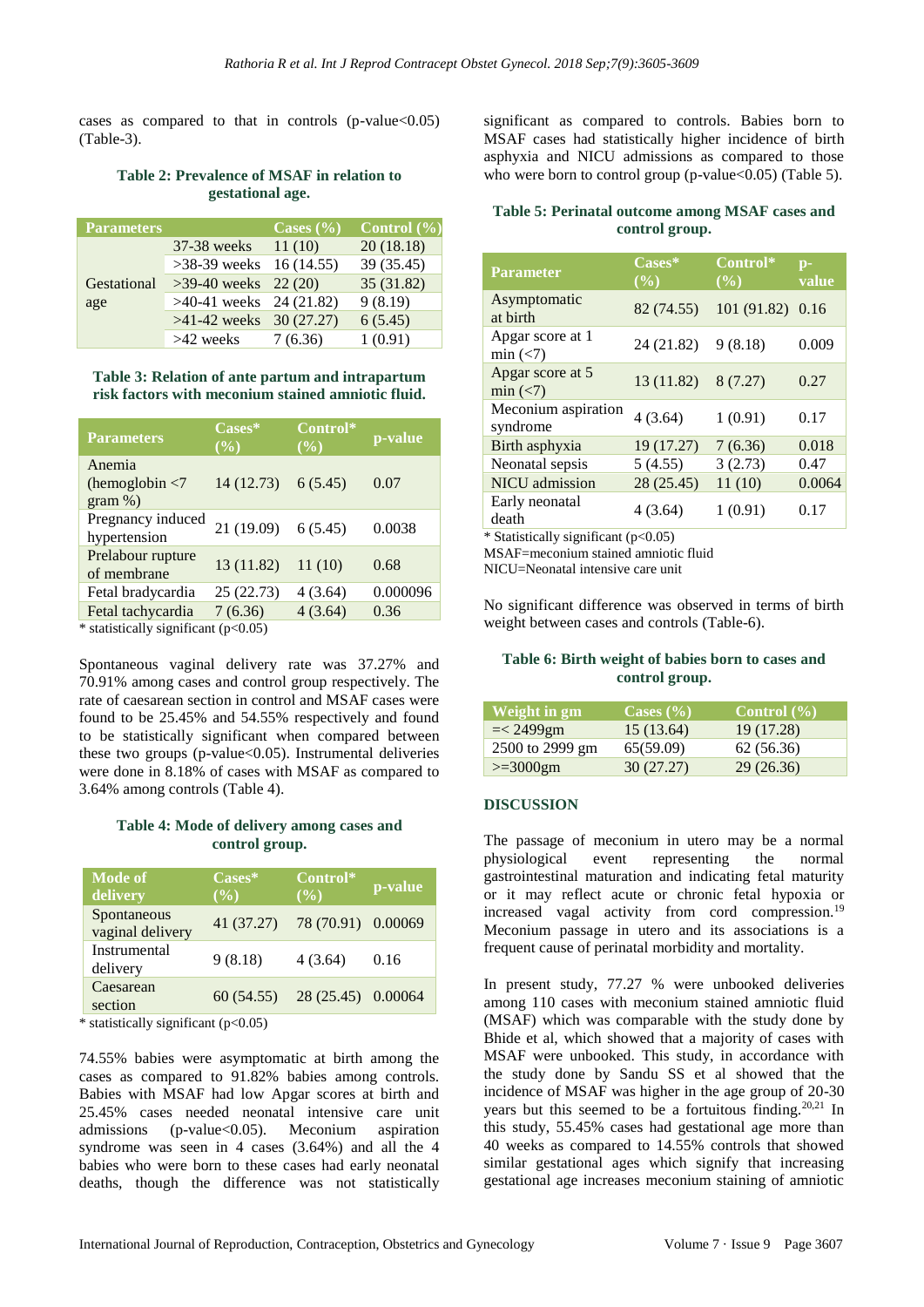fluid. Present study was comparable to study done by Naveen S et al which showed postdated pregnancy was one of the risk factors for MSAF.<sup>22</sup>

The incidence of pregnancy induced hypertension (PIH) associated with meconium stained amniotic fluid (MSAF) was 19.09% in this study which was higher than studies done by Hosna Ara Khatun et al where the incidence was 13.8% and Mundhra R et al where the incidence was 16.97%. In utero passage of meconium in PIH patients is because of fetal hypoxia due to uteroplacental insufficiency.23,24

The rate of caesarean section in MSAF cases were found to be 54.55% in present study as compared to 45.7% in a study done by Unnisa S et al.<sup>25</sup> Another study by Saunders et al found caesarean sections were done twice as frequently in MSAF cases.<sup>26</sup> In contrast to present study, Wong SF found caesarean section rates to be 13.2% and 8.8% in patients with MSAF and clear amniotic fluid respectively indicating that lower rates of caesarean section might be because of scalp pH sampling in their study. $27$ 

Fetal outcome also depends on consistency of meconium. Infants with thin meconium are probably healthy at birth but still needs intensive fetal monitoring. Infants with thick meconium had five to seven times increased risk of perinatal death. In present study, cases were not divided based on consistency of meconium.28,29

In present study, 74.55% babies were asymptomatic at birth, 21.82% had low Apgar scores at birth. As compared to present study, Patil et al found that 19% babies with MSAF had low Apgar scores.

Meconium aspiration syndrome was seen in 3.64% MSAF cases in this study which was comparable to study done by Patil et al which reported meconium aspiration syndrome in 12.8% of babies with MSAF.<sup>30</sup> In present study, 25.45% MSAF cases needed neonatal intensive care unit admissions and 3.64% cases reported early neonatal death which was similar to studies done by Rajput U et al which reported neonatal intensive care unit admissions in 24% cases and Gupta V et al which reported 4.9% cases with early neonatal death respectively. 31,32

# **CONCLUSION**

It is clearly seen in this study that Meconium stained amniotic fluid is more commonly associated with higher gestational age >40 weeks, pregnancy induced hypertension and fetal bradycardia, increased rate of cesarean delivery, increased need for neonatal resuscitation, low APGAR score and higher incidence of birth asphyxia with hypoxic ischemic encephalopathy and NICU admissions. Meconium aspiration syndrome was associated with early neonatal death.

*Funding: No funding sources Conflict of interest: None declared Ethical approval: The study was approved by the Institutional Ethics Committee*

# **REFERENCES**

- 1. Siriwachirachai T, Sangkomkamhang US, Lumbiganon P, Laopaiboon M. Antibiotics for meconium-stained amniotic fluid in labour for preventing maternal and neonatal infections. The Cochrane database of systematic reviews. 2010(12):CD007772.
- 2. Steer PJ, Eigbe F, Lissauer TJ, Beard RW. Interrelationships among abnormal cardiotocograms in labor, meconium staining of the amniotic fluid, arterial cord blood pH, and Apgar scores. Obstet Gynecol. 1989;74(5):715-21.
- 3. Ghidini A, Spong CY. Severe meconium aspiration syndrome is not caused by aspiration of meconium. Am J Obstet Gynecol 2001;185(4):931-8.
- 4. Katz VL, Bowes WA. Meconium aspiration syndrome: reflections on a murky subject. Am J Obstet Gynecol. 1992;166(1):171-83.
- 5. Shaikh EM, Mehmood S, Shaikh MA. Neonatal outcome in meconium stained amniotic fluid-one year experience. JPMA. 2010;60(711).
- 6. David AN, Njokanma OF, Iroha E. Incidence of and factors associated with meconium staining of the amniotic fluid in a Nigerian University Teaching Hospital. J Obstet Gynaecol. 2006;26(6):518-20.
- 7. Oyelese Y, Culin A, Ananth CV, Kaminsky LM, Vintzileos A, Smulian JC. Meconium-stained amniotic fluid across gestation and neonatal acidbase status. Obstet Gynecol. 2006;108(2):345-9.
- 8. Romero R, Hanaoka S, Mazor M, Athanassiadis AP, Callahan R, Hsu YC, et al. Meconium-stained amniotic fluid: a risk factor for microbial invasion of the amniotic cavity. Am J Obstet Gynecol. 1991;164(3):859-62.
- 9. Tran SH, Caughey AB, Musci TJ. Meconium-stained amniotic fluid is associated with puerperal infections. Am J Obstet Gynecol. 2003;189(3):746-50.
- 10. Cheng YW, Hopkins LM, Laros Jr RK, Caughey AB. Duration of the second stage of labor in multiparous women: maternal and neonatal outcomes. Am J Obstet Gynecol. 2007;196(6):585 e1.
- 11. Burgess AM, Hutchins GM. Inflammation of the lungs, umbilical cord and placenta associated with meconium passage in utero: review of 123 autopsied cases. Pathol Res Pract. 1996;192(11):1121-8.
- 12. Eriksen NL, Hostetter M, Parisi VM. Prophylactic amnioinfusion in pregnancies complicated by thick meconium. Am J Obstet Gynecol. 1994;171(4):1026- 30.
- 13. Miller FC, Sacks DA, Yeh SY, Paul RH, Schifrin BS, Martin CB, et al. Significance of meconium during labor. Am J Obstet Gynecol. 1975;122(5):573-80.